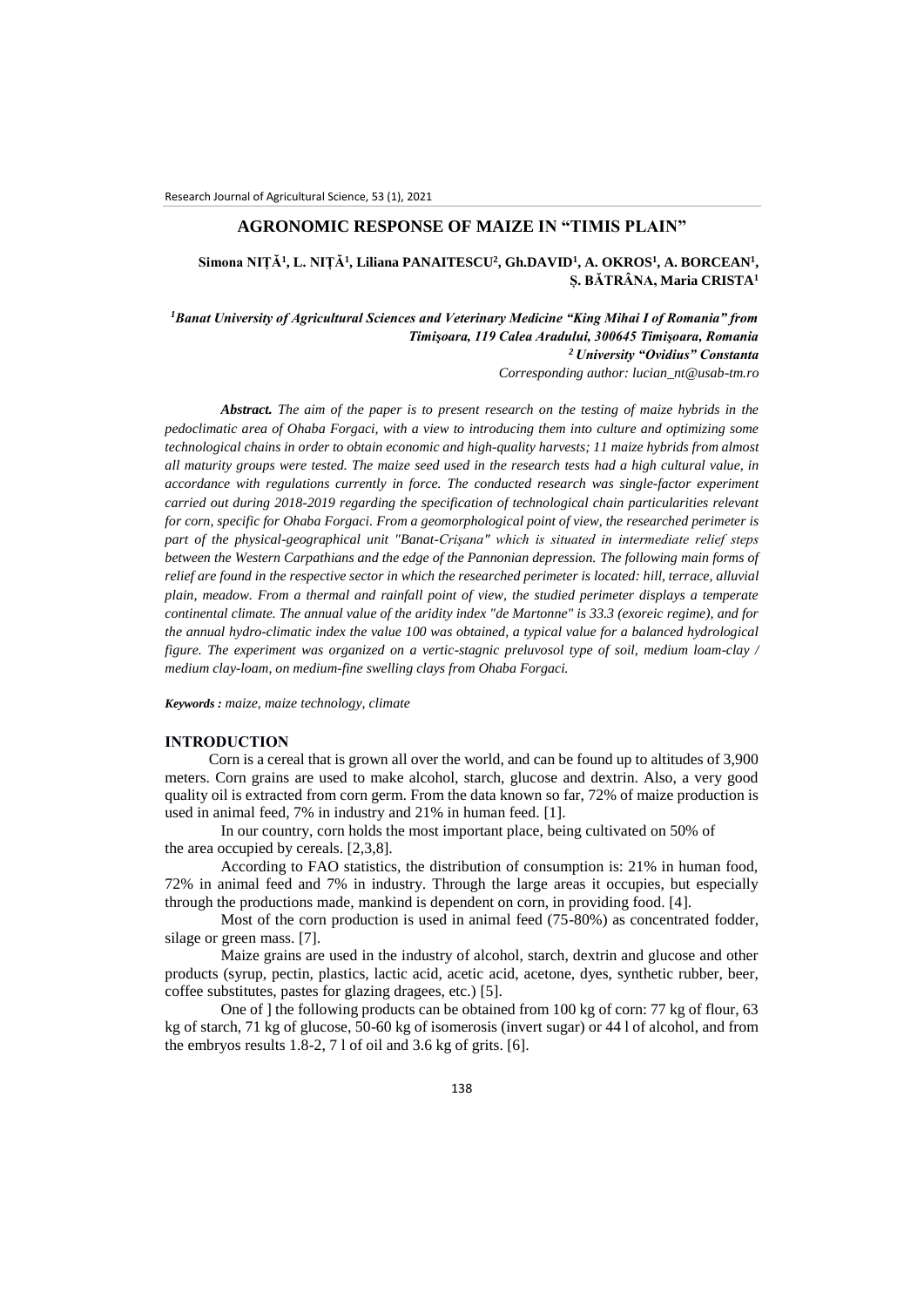The whole plant harvested and chopped in the milk-wax maturation phase is used to obtain the silo, which is widely used in the feeding of dairy cows. The whole plant can also be used as a green meal [9].

## **MATERIAL AND METHODS**

The research that is the object of the paper has as objective the testing of some hybrids in the pedoclimatic zone Ohaba Forgaci in order to introduce them in the culture and to optimize some technological links in order to obtain economic and high quality harvests. 11 corn hybrids were tested from close all maturity group, all part of the same lot.

The research carried out on a soil of the type Vertical-stagnant preluvosol, medium loam / clay loam, on medium-fine swelling clays [11].

Single-factor experiment were conducted using 11 maize hybrids from three maturity group as following

# **Semi-early: P 9415; P 9241; P 9537; P 9757; P 9874; Semi-late: P 0023; P 0268; P 9911; Late: P 0216; P 0412**

The control hybrid was the DKC 4351 hybrid, being a semi-early hybrid.

The results were calculated and interpreted by analyzing the statistical sequence of variations.

The precursor plant was wheat cultivation.

Fertilization was done with 250 kg / ha DAP and 200 kg / ha ammonium nitrate applied to the brood. The herbicide was made with ADENGO.

Plowing and scarification preceded by weeding were performed immediately after harvesting the preceding plant. The preparation of the germination bed was done with the combine before 2 days before sowing.

Harvesting was carried out in the optimal period directly from the field, with the combine on variants.

### **RESULTS AND DISCUSSIONS**

The summary results on the evolution of the maize crop from the comparative crop are given in Table 1 and Figure 1.

The level of harvests obtained for the 11 hybrids, belonging to the DEKALB-witness company and the 10 experienced Pioneer hybrids were over 11,000 kg / ha, proves that they are valuable hybrids, with great capacity to adapt to the pedoclimatic conditions in the area where they were carried out. research. The highest harvest of 12,145 kg / ha was obtained for the late hybrid P 0216, exceeding the harvest of the control hybrid DKC 4351 by 7% returning a difference of 778 kg / ha, statistically assured as very significant.

This indicates that the two hybrids mentioned, through the vegetation period they have the capacity to capitalize on the thermal potential from the vegetation period in the area and a good capacity to cover the climatic stress factors that appear during the vegetation period.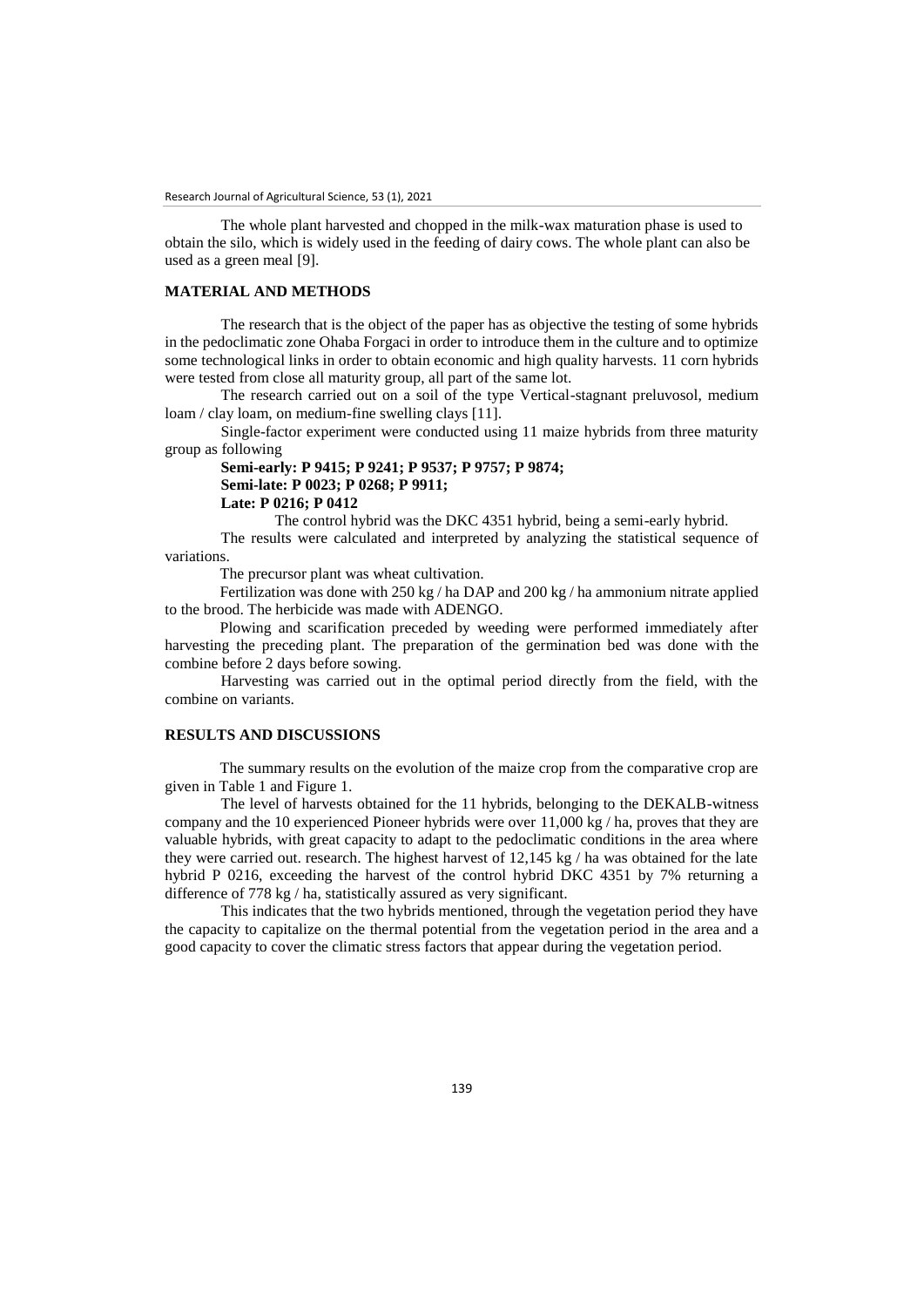*Table 1*

| <b>Maize</b>    | Harvest kg | $\frac{0}{0}$ | The difference | The meaning |
|-----------------|------------|---------------|----------------|-------------|
| <b>Hybrid</b>   | / ha       |               | kg / ha        |             |
|                 |            |               |                |             |
| <b>DKC</b> 4351 | 11367      | 100           | МT             |             |
| P 9415          | 11008      | 97            | $-359$         | 000         |
| P 9241          | 10718      | 94            | $-649$         | 000         |
| P 9537          | 10851      | 104           | $-516$         | 000         |
| P 9757          | 11715      | 103           | 349            | XXX         |
| P 9874          | 11364      | 100           | $-3$           |             |
| P 0023          | 11954      | 105           | 587            | XXX         |
| P 0268          | 10322      | 90            | $-1045$        | 000         |
| P 9911          | 11504      | 101           | 137            | XX          |
| P 0216          | 12145      | 107           | 778            | <b>XXX</b>  |
| P 0412          | 11127      | 98            | $-240$         | $000 \,$    |

Synthesis of harvest results 2018-2019

DL 5% = 91 kg / ha DL 1% = 124 kg / ha DL 0.1% = 168 kg / ha



Fig. 1. Synthesis of harvest results obtained for maize hybrids.

The smallest crop of hybrids studied, it was obtained for the hybrid P 0268, of 10,322 kg / ha, with 10% below the harvest of the control hybrid, the difference of 1045 kg / ha being significantly negative. Analyzing the fact that the yield for the semi-late hybrid of over 10,000 kg / ha is very good economically, the hybrid can be used successfully in the cultivation area.

Among hybrids The P 9757 hybrid in which the harvest was 11,715 kg / ha exceeding by 3% the yield obtained for the control hybrid, with a difference of 349 kg / ha ensured statistically as very significant

## *CALCULATION OF THE MAIN INDICATORS OF ECONOMIC EFFICIENCY*

In order to highlight the profitability of corn grain cultivation, we considered it necessary to perform the calculation of the main indicators of economic efficiency.

The analyzed indicators are the following:

- main production (kg / ha);
- the value of the main production (lei / ha);

- production costs (lei / ha);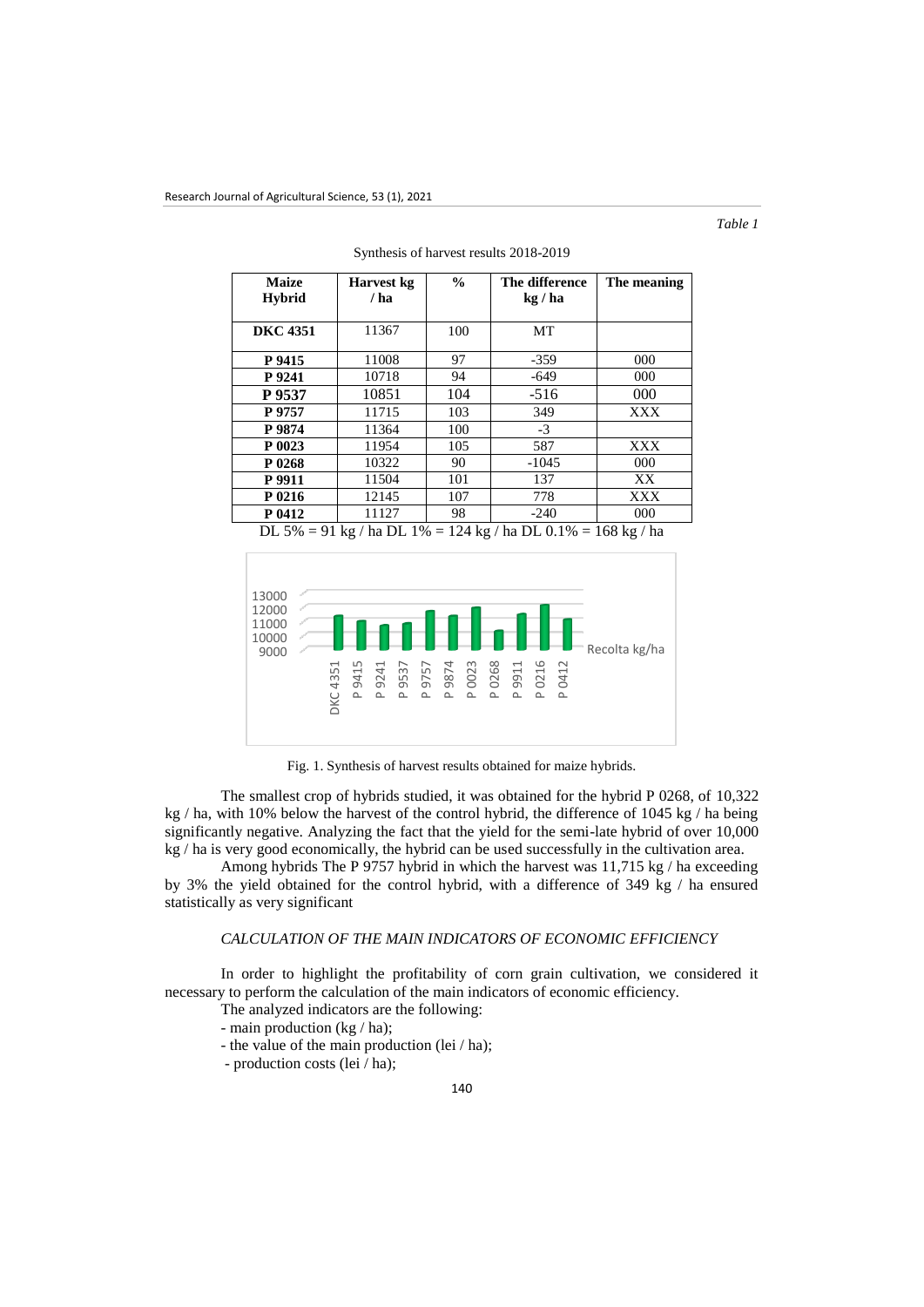- production cost (lei / kg);
- total profit (lei / ha);
- profit rate (%).

For the "production costs" indicator, the cost estimate for the experimental cycle has been prepared. The average price from the two experimental years was 0.40 lei / kg table 2.

The highest production was for the hybrid**P 0216**, this being 12,145 kg / ha, and the lowest production was obtained for the hybrid **P 0268**, where only 10322 kg / ha were obtained.

The value of the main production is directly proportional to the capitalization price, falling between 4287 lei / ha and 4858 lei / ha, respectively. The production costs were depending on the hybrid, being between 2587 lei / ha for the DKC 4351 hybrid and 2744 lei / ha for the P hybrid. 9757. The total profit ranged between 1482 lei / ha in the case of the hybrid P 0268 and 2129 lei / ha in the case of the hybrid P 0216. The highest profit rate was recorded for the hybrid P 0216 of 78.01%

*Table 2*

Calculation of the main indicators of economic efficiency in corn grains

| <b>Maize</b><br><b>Hybrid</b> | Main<br>production<br>kg/ha | The value of<br>the main<br>production<br>$(\text{lei } / \text{ ha})$ | <b>Production</b><br>costs (lei /<br>ha) | <b>Production</b><br>$cost$ (lei / kg) | <b>Total profit</b><br>$(\text{lei } / \text{ ha})$ | Profit rate<br>(%) |
|-------------------------------|-----------------------------|------------------------------------------------------------------------|------------------------------------------|----------------------------------------|-----------------------------------------------------|--------------------|
| <b>DKC 4351</b>               | 11367                       | 4547                                                                   | 2587                                     | 0.22                                   | 1960                                                | 75.76              |
| P 9415                        | 11008                       | 4403                                                                   | 2721                                     | 0.24                                   | 1682                                                | 61.81              |
| P 9241                        | 10718                       | 4287                                                                   | 2685                                     | 0.25                                   | 1602                                                | 59.66              |
| P 9537                        | 10851                       | 4340                                                                   | 2597                                     | 0.23                                   | 1743                                                | 67.11              |
| P 9757                        | 11715                       | 4686                                                                   | 2744                                     | 0.23                                   | 1942                                                | 70.77              |
| P 9874                        | 11364                       | 4545                                                                   | 2608                                     | 0.22                                   | 1937                                                | 74.27              |
| P 0023                        | 11954                       | 4782                                                                   | 2708                                     | 0.22                                   | 2074                                                | 76.58              |
| P 0268                        | 10322                       | 4129                                                                   | 2647                                     | 0.25                                   | 1482                                                | 55.98              |
| P 9911                        | 11504                       | 4602                                                                   | 2713                                     | 0.23                                   | 1889                                                | 69.62              |
| P 0216                        | 12145                       | 4858                                                                   | 2729                                     | 0.22                                   | 2129                                                | 78.01              |
| P 0412                        | 11127                       | 4451                                                                   | 2680                                     | 0.24                                   | 1771                                                | 66.08              |



Fig. 2. The value of the main production lei / ha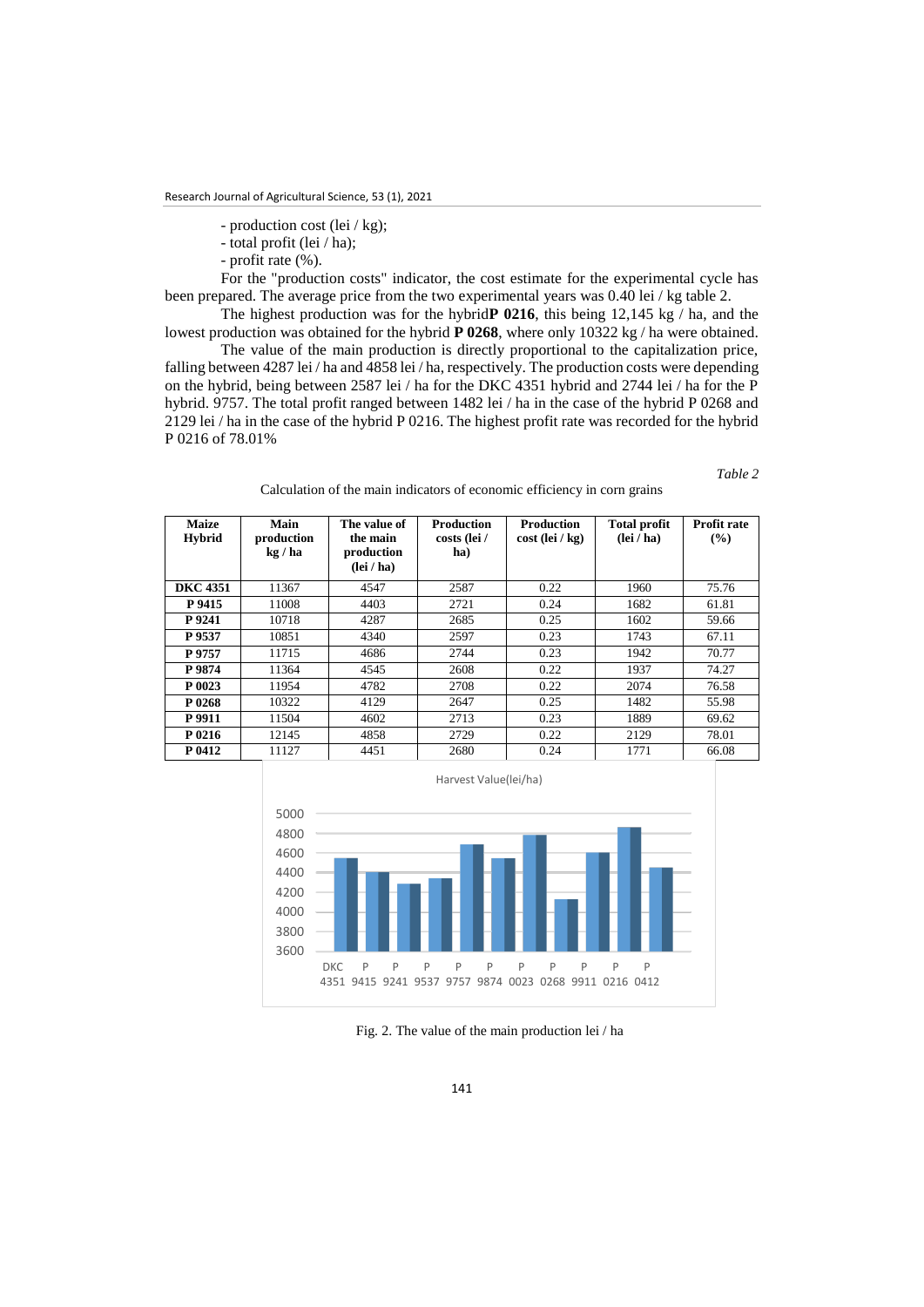Research Journal of Agricultural Science, 53 (1), 2021





Fig. 3. Total profit lei / ha.

Fig. 4 Profit rate(%)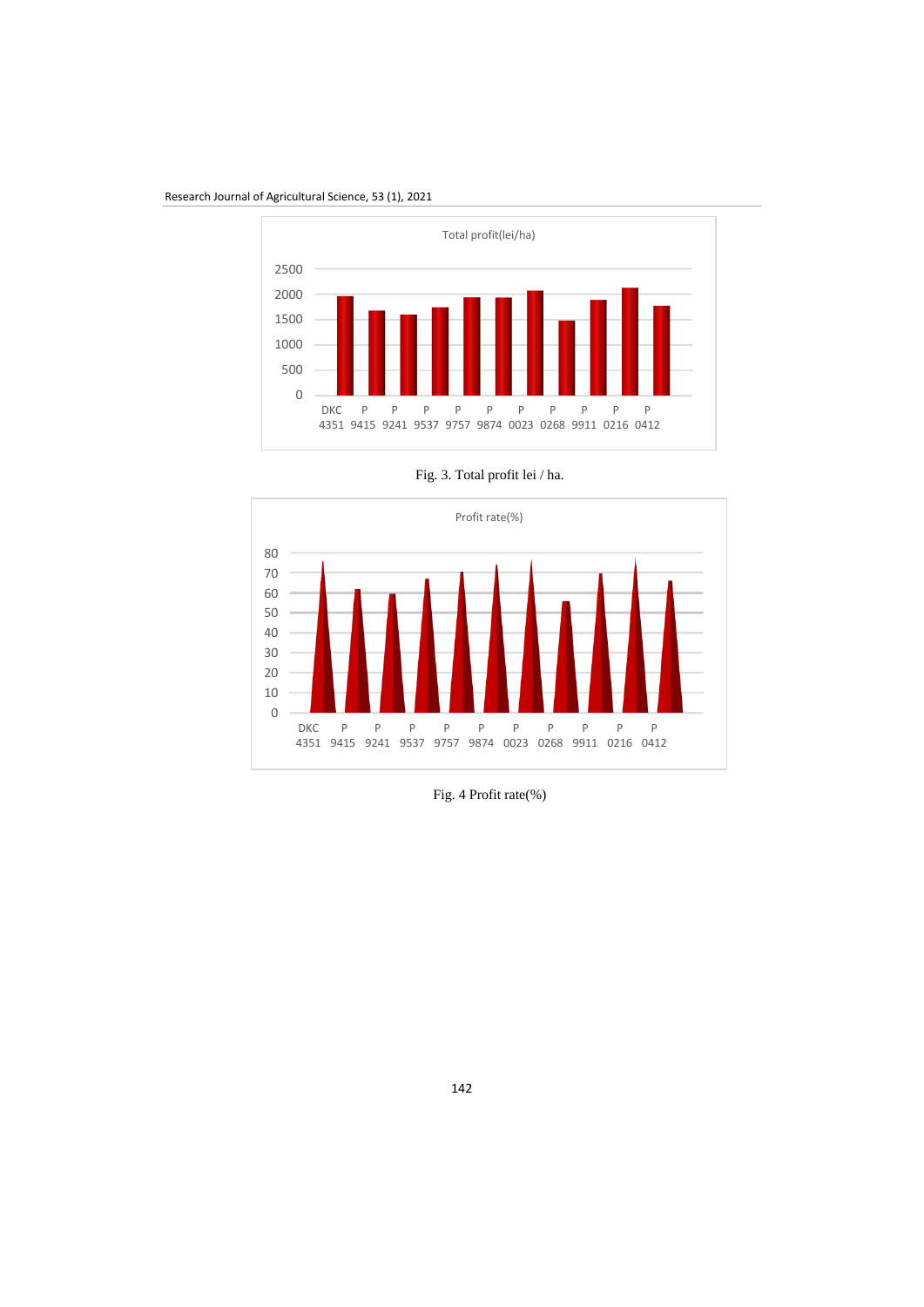#### **CONCLUSIONS**

The research was carried out in the Lugoj area (Ohaba Forgaci), located in the eastern part of Timiş County, a territory located in the Timiș County Plain. The climate is temperate continental. The annual value of the "de Martonne" aridity index is 33.3 (exoreic regime), and for the annual hydroclimatic index the value 100 was obtained, a characteristic value for a balanced hydrological balance. The soil type is a vertical-stagnant preluvosol, medium loamy clay with a humus content of 3.26% pH-5.45-7.75 and a degree of base saturation of 100%.

The research was carried out on maize cultivation, the plant with a large share in the area aiming to contribute to the establishment of the structure of hybrids, in order to have a stability of the crops, compared to the annual climatic deviations. The comparative culture contained 11 maize hybrids, from almost all precocity groups, from early to late.

The results obtained lead to the following conclusions:

- the average productions in the two years divided the hybrids between 10322 kg / ha for the extra-early hybrid P 0268 and 12,145 kg / ha for the late hybrid P 0216. The level of productions demonstrated their high production capacity;
- the average production for the two years for semi-early hybrids (P 9757,) was 11715 kg / ha, for semi-late hybrids (P 0023) it was 11957 kg / ha, it is found that the yields were close, and for the late hybrid P 0216 harvest was 12,145 kg / ha;
- The value of the main production is directly proportional to the capitalization price, ranging between 4287 lei / ha and 4858 lei / ha, respectively.
- The production costs were depending on the hybrid, being between 2587 lei / ha for the DKC 4351 hybrid and 2744 lei / ha for the P 9757 hybrid.
- The total profit ranged between 1482 lei / ha in the case of the hybrid P 0268 and 2129 lei / ha in the case of the hybrid P 0216. The highest profit rate was registered for the hybrid P 0216 of 78.01%.
- In conclusion, it can be appreciated that the studied hybrids are valuable and can be recommended for agricultural practice.

#### **BIBLIOGRAPHY**

AXINTE M., ROMAN GH., BORCEAN L., MUNTEANU L., 2006 - Phytotechnics, "Ion Ionescu de la Brad" Publishing House, Iaşi (Chap. III, IV, V, VI, VII, VIII).

BÎLTEANU, GH. - Phytotechnics, Ed. Ceres Bucharest, 1998

BORCEAN I., BORCEAN A., DAVID GH., 2002, Culture and protection of cereals, Ed. Agroprint, Timisoara: 264

DAVID, GH. - Technology of field plants, Eurobit Publishing House, Timişoara, 2003.

DAVID, GH., PÎRŞAN, P., IMBREA, FL. - Technology of field plants, Cereals, legumes for grains and technical plants, Ed. Eurobit, Timişoara, 2006.

IMBREA FLORIN, -Integrated Technologies, Vol I Cereals and legumes for grains, EUROBIT Publishing House, Timișoara, 2014;

MUNTEAN LS, ROMAN VG, BORCEAN I., AXINTE M., 2001, Phytotechnics, Second Edition, Ion Publishing House

MUNTEAN LS ET AL., 2008, Phytotechnics, Academic Press ClujNapoca Publishing House, 83-135;